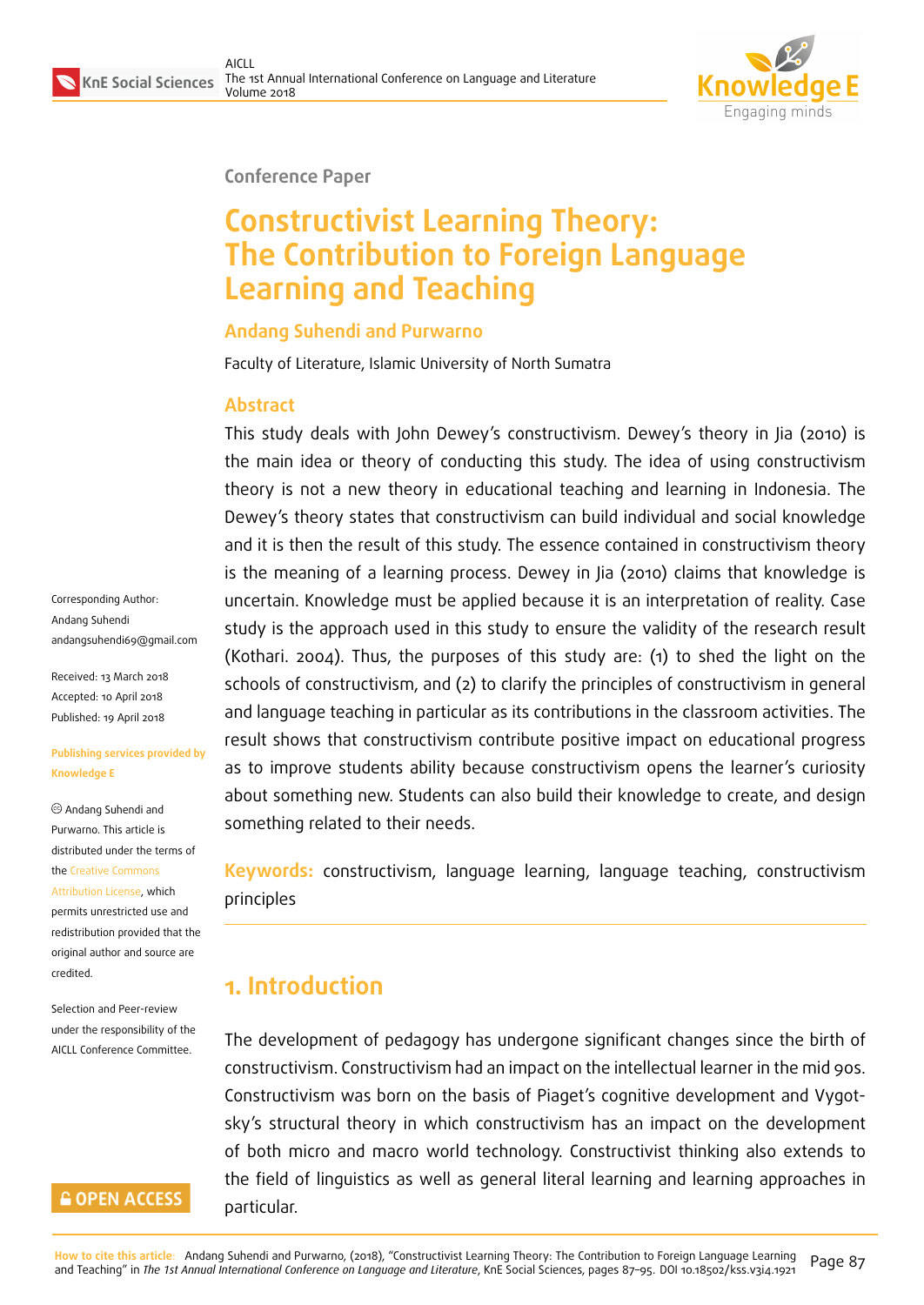

In the last few decades, many researchers and scientists have provided an understanding of this constructivism theory. They have proved that constructivism arises from the shift of behaviorism thinking to cognitive. In addition, constructivism can extend classroom-based research, especially language classes so that constructive thinking can open up new avenues for language teachers to research classes in various disciplines. However, constructivism, until now, does not play a visible role in language pedagogy and teacher education, although an important notion for constructivism has been integrated into language education through other pedagogical models ( Jia. 2010: 197-199).

In fact, language learning has used a variety of instructional approaches according to the diversity of learners and their involvement in learning activities. Indirectly that activity has been mixed with constructivism thinking. Based on the above thought, this study aims to find out whether the flow of constructivism has changed the basic paradigm of learning and to clarify the basic principles of constructivist learning in general and in language teaching in particular.

## **2. Literature Review**

#### **2.1. The nature of constructivist learning theory**

The basic premise of constructivist theory is that people are said to learn when they have gained experience from what they learn. That is, people create their own meaning through experience. Constructivist thinking is rooted in several aspects of Piaget and Vygotsky's cognitive theories. From Piaget, we learn actively, create schemes, assimilate and accommodate all forms of science, etc. From Vygotsky, we get social constructivism, group work, internships, and so on. Thus, we can say that the "topdown" and "bottom-up" learning methodology is born of constructivism thinking. This means that the teacher will give the main idea then the students will get the details. In this thinking, the teacher does not teach the detail so that students will find it difficult to find an understanding of the details (Aljohani, 2017: 98).

Scientists and philosophers like Dewey (1916), Piaget (1973), and Vygotsky (1978) have different perspectives and ideas about constructivism especially around its epistemology and ontology (Gul. 2016: 76). In other words, they have interpreted constructivism according to their own experience. In relation to that, the conclusion is that the learners' knowledge is their own life, their style and their life is an experience they get. Therefore, the teaching and learning process must be related to the practical real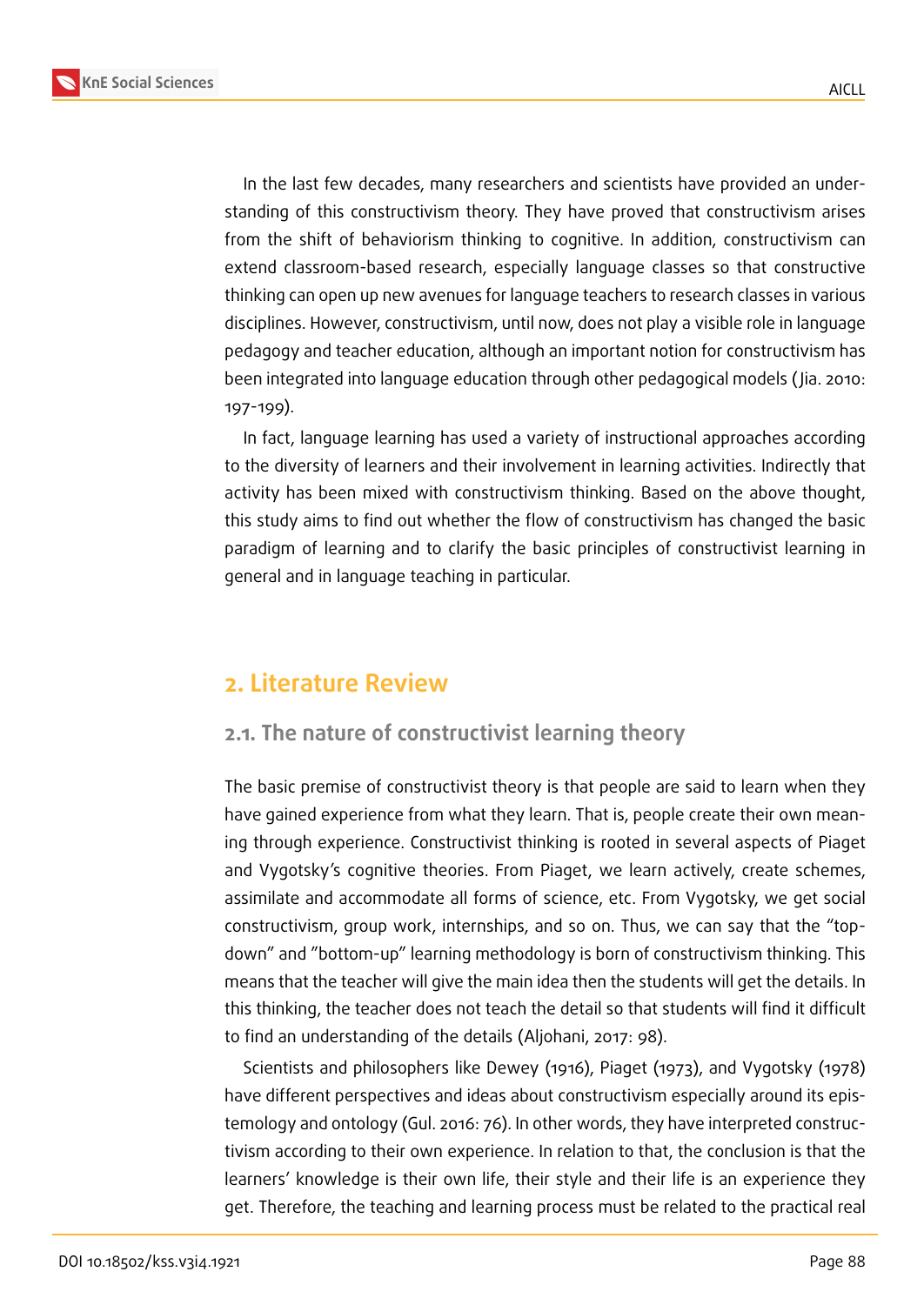

world so that the classroom is designed and shaped in such a way that teacher and students can share their knowledge and experience actively.

Constructivism views the formation of knowledge as an active subject that creates cognitive structures in their interactions with the environment. Cognitive interaction will occur as far as reality is structured through the cognitive structure created by the subject itself. The cognitive structure must always be altered and adapted according to the demands of the environment and the changing organism. The process of adjustment occurs continuously through the process of reconstruction (Amineh and Davatgari. 2015: 9-16).

The most important thing in constructivism theory is that in the learning process; the learner should get the emphasis. Learners must actively develop their knowledge, not others. Learners must be responsible for their learning outcomes. Their creativity and liveliness will help them to stand alone in their cognitive life.

Learning is directed at experimental learning which is a humanitarian adaptation based on concrete experience in the laboratory, discussions with classmates, who then contemplated and made ideas and developing new concepts. Therefore, the accentuation of educating and teaching is not focused on the educators but on the learners.

Finally, it can be concluded that some of the things that concern constructivist learning are: (1) prioritizing real learning in the relevant context, (2) giving priority to the process, (3) inculcating learning in the context of social experience, (4) learning is done in order to construct experience.

Related to the above description, the nature of constructivist learning by Brooks & Brooks (1993: 5) says that knowledge is non-objective, temporary, constantly changing, and uncertain. Learning is seen as the compilation of knowledge from concrete experiences, collaborative activities, and reflections and interpretations. Teaching means organizing the environment so that learners are motivated in exploring meaning and appreciating uncertainty. On this basis the learner will have a different understanding of the knowledge depending on his experience, and the perspective used in interpreting it.

#### **2.2. Methods in constructivism theory**

In the perspective of constructivism theory, students are motivated and directed to learn the main idea through discovery learning. For example, learning about vocabulary by playing word strips; learning about additions and subtractions through manipulative use; or learning about the effects, impacts, and relationships of subjects with objects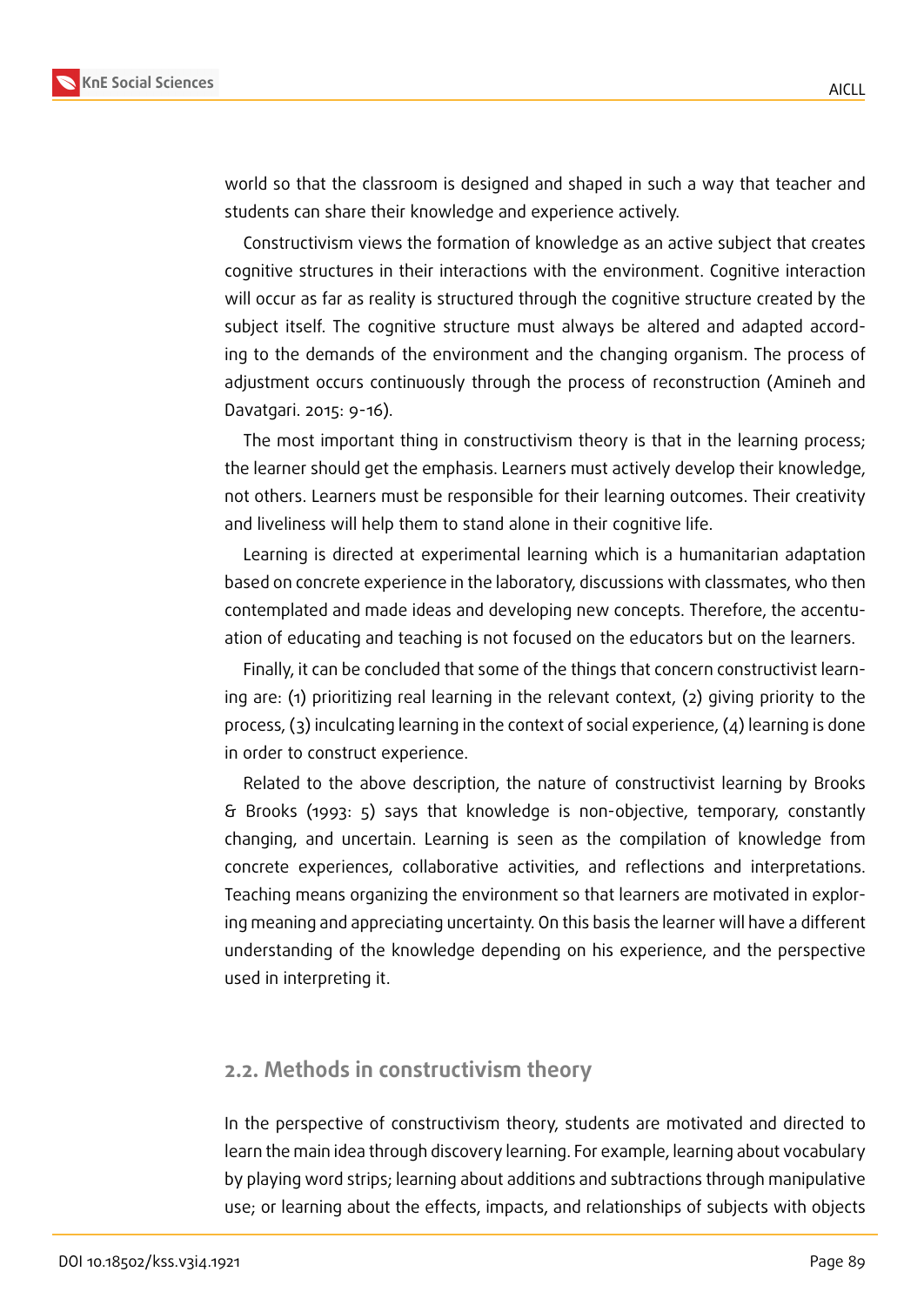

through experiments with different sizes and shapes of objects are motivated students in learning.

The above statement shows that students' own ideas about how things work play a big part in constructivism because they will try to explain what they encounter and fix it if they find mistakes. This constructivist strategy emphasizes conceptual understanding rather than rote learning. With this kind of activity, we come to the conclusion that Piaget, in his constructivism theory, encourages learners to be active, have schemes, assimilate and ultimately accommodate everything they learn. Meanwhile, Vigotsky advises students to study together in one group and practice their knowledge. This means that, teachers should teach students to find the main idea of what they are learning and then get the details "top-down".

Piaget and Vogotsky's theory is supported by Bruner's cognitive theory which says that learning is an active process in which learners build new ideas or concepts based on their current and past knowledge. He also added that learners can choose and change information, construct hypotheses, and make decisions, depending on their knowledge and experience (cognitive) so as to gain new knowledge and information.

Korpershoek et. al (2014: 11) states that in a teaching, teachers must apply four main aspects: (1) develop caring: Here students must get a refresher of learning so that students will be willing to accept lessons to be learned. (2) organize and implement instruction: in this phase, the teacher must arrange the material to be studied systematically so that it can be understood best by learner. (3) encourage students' engagement in academic tasks: In this phase, the teacher must be able to sort the most effective methods for presenting the material. (4) promote the development of students' social skills and self-regulation: In this phase, the teacher must be able to organize knowledge well so as to produce simplifications, new propositions, and improve information.

## **3. Research Method**

Case study is the approach used in this study to ensure the validity of the research result. The data for the study are always collected with the aim of tracing the history of learning theory and its relation to the social, philosophical, and physical factors of today's learning in addition to the forces involved in its environment. Thus, researchers who conduct research using case study methods try to understand the complexities of the factors that operate within the social unit, philosophy, and educational physics as a whole that is integrated. Kothari (2004) illustrates the importance of case studies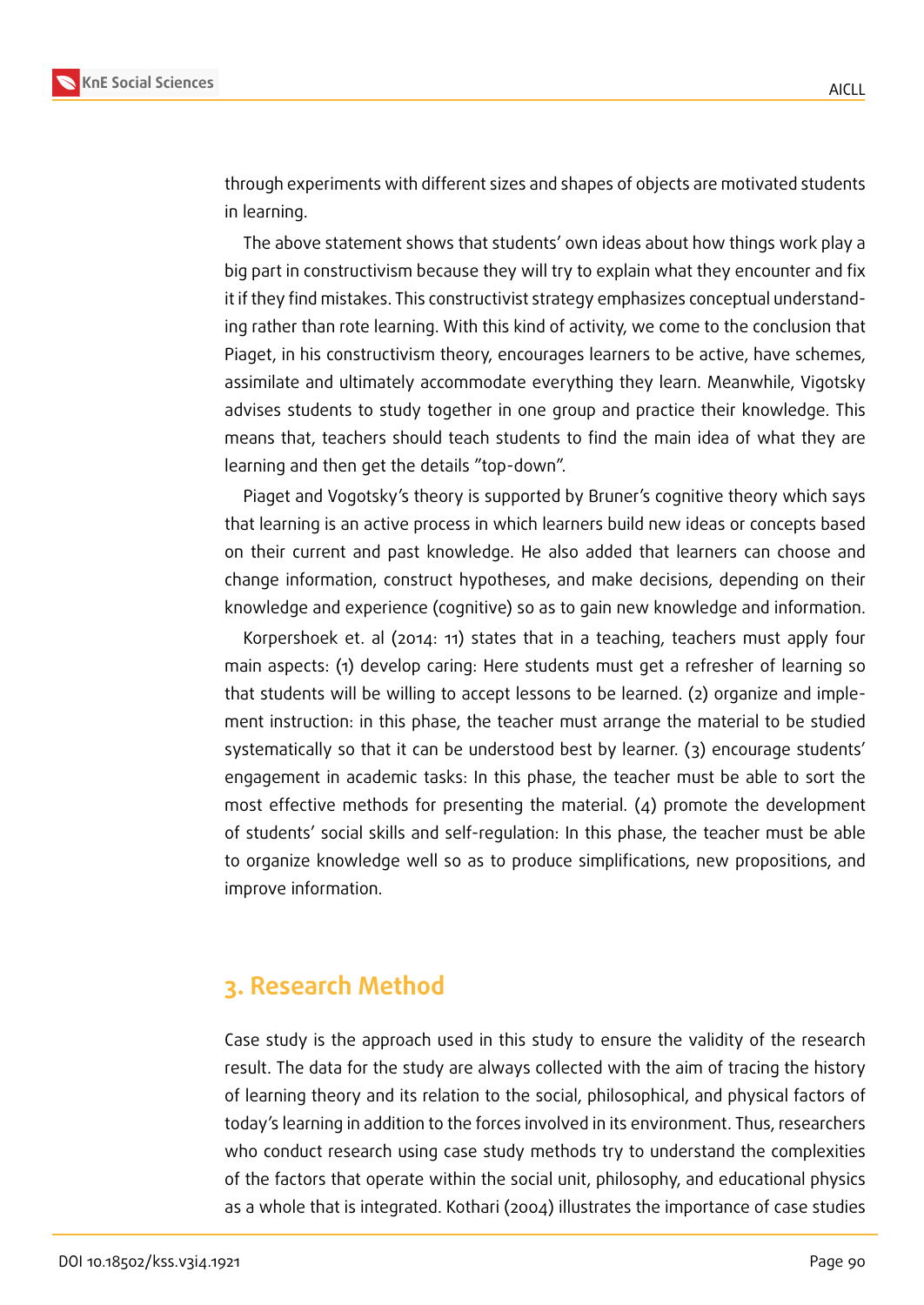

in understanding complex behavior and situations in detail. In the context of social research, he calls this data a social microscope.

# **4. Discussion**

### **4.1. Constructivism contribution to foreign language learning**

As the father of constructivism theory, Piaget constructed a major principle in his constructivism theory. The main principle in Piaget's theory is that knowledge must be built by students as the active creator of that knowledge. This means that students must be active in all their learning activities; they should be able to pick up and dig new information and process it according to their needs. They are not expected to be passive. Such learning activities gradually become popular in the school system in Indonesia.

In connection to Piaget's constructivism, Jerome Bruner in 1915 developed constructivism with an interactions approach to language development that explored themes such as acquisition of communicative ideas and the development of their language expressions, the interactive context of language use in childhood, and the role of parents input and behavior of scaffolding in the acquisition of linguistic forms. The constructivism idea developed by Bruner illustrates that constructivism involves interpersonal, inter-subjective, collaborative processes to create a shared meaning. The explanation of this process became the focus of Bruner's next work. Then David Ausubel (1918-2008) also considered one of the subsumption of the theory in which he introduced the double loop learning popularized by Chris Argyris in 1923 (Aljohani, 2017: 98). This double loop learning controls system and manage individuals in leaning. Every student should control and manage their learning process to the principles they need. This is the result of the collaborative learning process to achieve the rational thinking.

Another contribution is to Vygotsky theory. An important contribution to Vygotsky's theory is the emphasis on the nature of socio-cultural learning. Vygotsky's core theory is to emphasize the interaction between internal and external aspects of learning and its emphasis on the social environment of learning. According to Vygotsky's theory, human cognitive function comes from the social interaction of each individual in a cultural context. Vygotsky also believes that learning occurs when students work on uncharted tasks but those tasks are within reach of their abilities or they are in their zone of proximal development. Zone of proximal development is a real-life interdevelopment area defined as the ability to solve problems independently and the level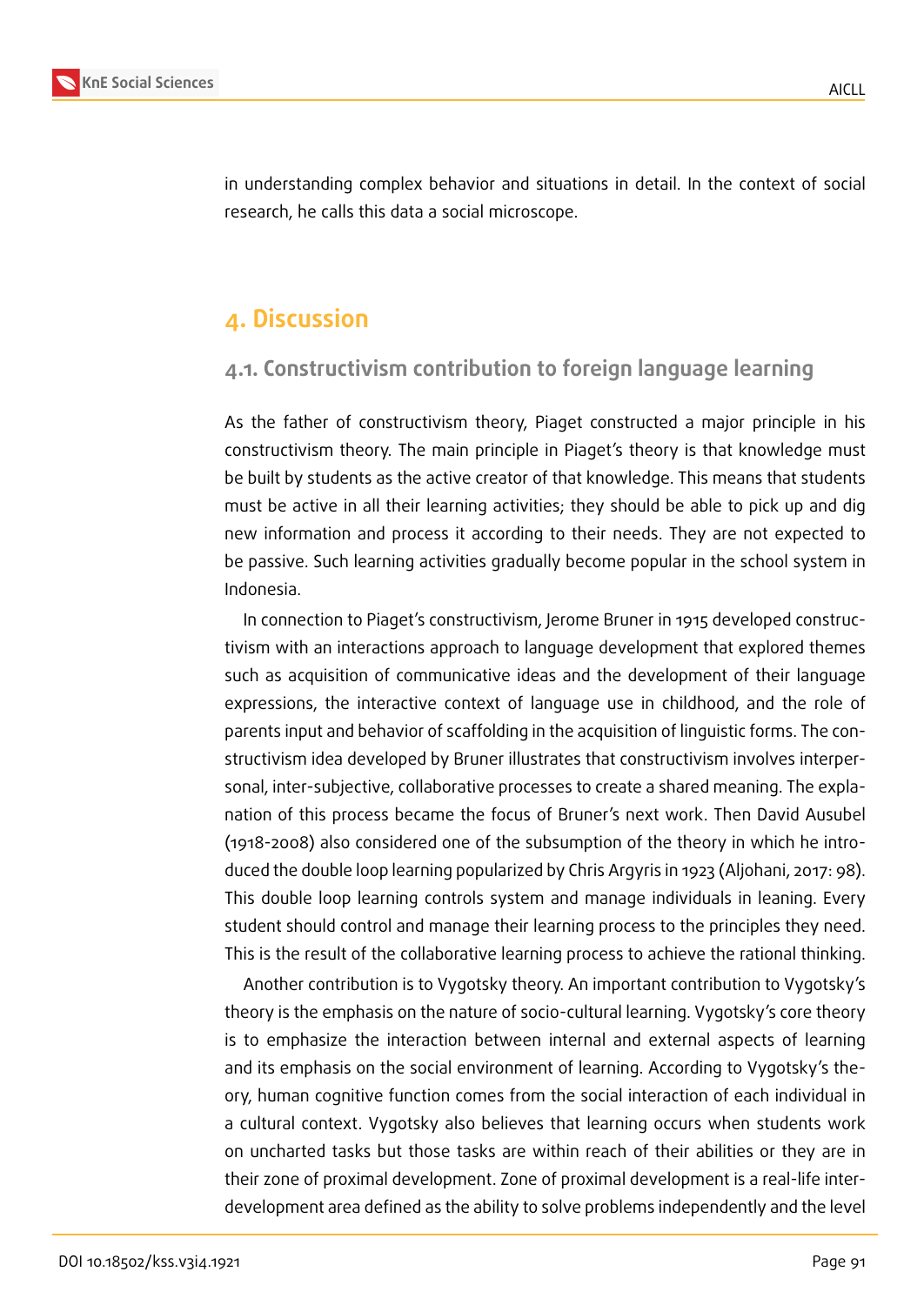

of potential development defined as problem-solving abilities under the guidance of more capable adults or peers.

Knowledge and understanding are constructed when one is socially engaged in dialogue and active in experiments and experiences. The formation of meaning is interpersonal dialogue. In this case learners not only need access to physical experience but also interaction with the experience possessed by other individuals. Cooperative learning (cooperative learning) is emerging when students work together to achieve the desired learning objectives by students. Classroom management according to cooperative learning aims to help students to develop intentions and tips to work together and interact with other students. There are three important things to consider in classroom management: grouping, co-operative learning and class arrangement.

In relation to the development of constructivism above, many theories arise: David Kolb Learning Styles: here, Kolb explains that different people naturally prefer a certain single different learning style; John Flavell Meta-cognition (1971-1987), in this theory, Flavell used the term meta memory in regard to an individual's ability to manage and monitor the input, storage, search and retrieval of the contents of his own memory (Cooper. 2016: 56). Roger Schank's contextual dependency Script Theories (1970), addresses the structure of knowledge with particular interest on language understanding and higher thinking skills.

#### **4.2. Constructivism contribution to foreign language teaching**

Constructivist learning has now developed as a substantial teaching approach. Over the past few decades many researchers and scientists have outlined the history of precedents for constructivist learning theory. In this view, constructivism represents a shift from education to behaviorism, to education based on cognitive theory (Giridharan, 2012: 733-739)

Thus, the essence of behaviorist epistemology is based on intelligence, goal domain, knowledge level and reinforcement, but in the case of constructivist epistemology, learners who build their knowledge based on interaction with the environment. The main message of constructivism is that active learning will enable students to build their own knowledge and make their own sense of what they think.

# **5. Principles of "Constructivist" in FLT**

1. Constructivism in language teaching is based on action-oriented and cooperative learning, creative classroom work, and project completion.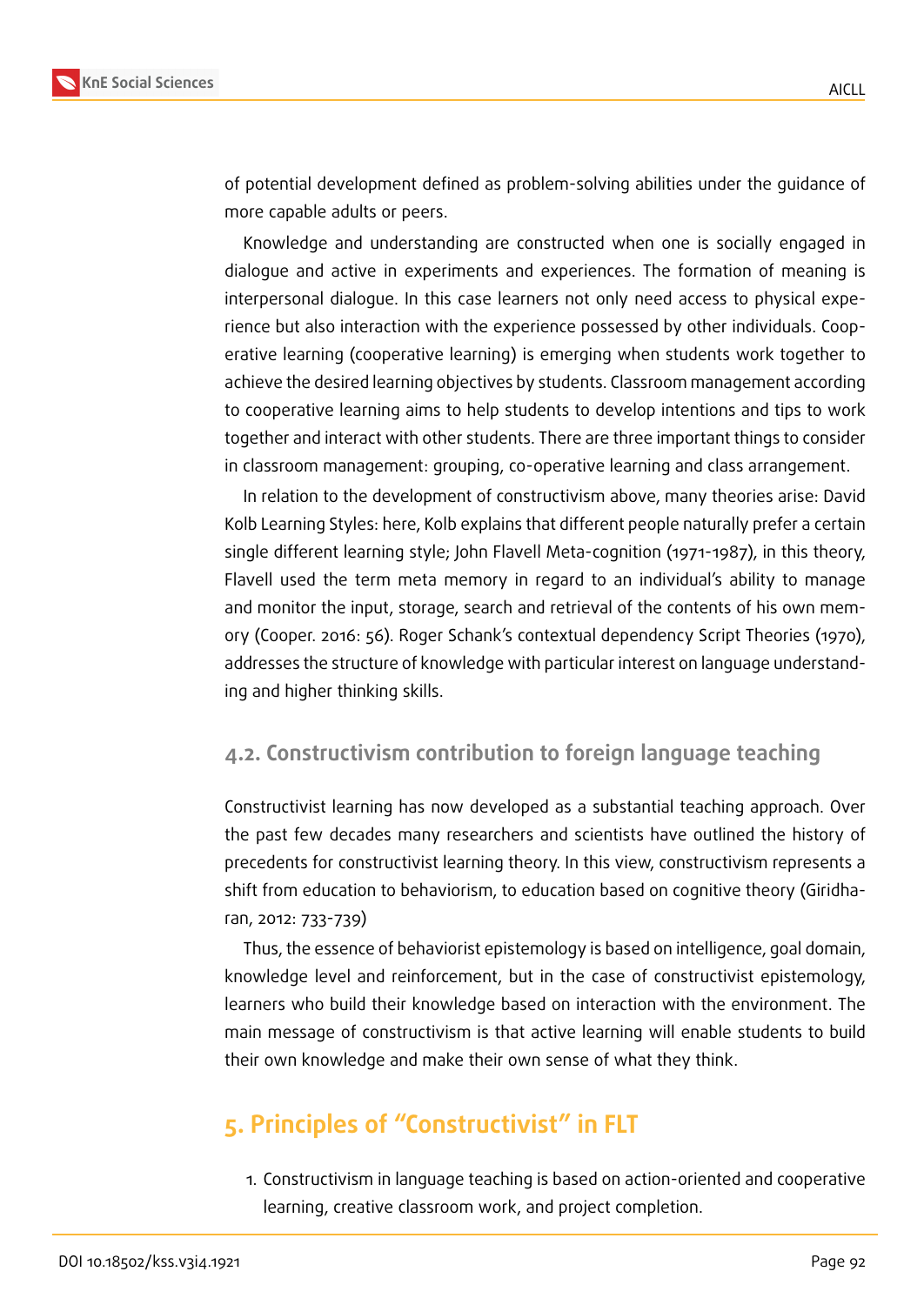

- 2. Student autonomy is more concerned in constructivism.
- 3. Awareness of learning, language awareness, and inter-cultural awareness is very important in the class of constructivism.
- 4. In language classes, holistic language experiences that depend on contentoriented, an authentic and complex learning environment are the soul of this theory

One of the most important principles of a constructivist approach in language teaching is action-oriented. Creative and active participation in classroom activities, learning by preparing various projects as well as learning by teaching is highly treated in this approach.

The second substantial principle in FLT's constructivism is the individualization of student-centered learning. Dieter Wolff, the leading German FLT researcher claims that learning can only be influenced by teaching in a very limited way. This opinion explains that learners can use their knowledge and experience to develop something autonomously which is certainly consistent with the instructions given. Teachers only consider the strategies and techniques chosen and applied during the learning so that learners' learning awareness can complement their language awareness and intercultural awareness.

Another constructivism principle refers to a content-oriented, holistic language experience and usually takes place in a bilingual class or project instruction. According to this approach, acquiring a foreign language will be effective in an authentic and complex learning environment or environment. This explanation is in accordance with the opinion of Reinfried (2000) who says that radical constructivism will not serve as a methodological meta-theory for language learning because it has a number of weaknesses at the explanation level and also the degree of inconsistency. He argues that a realistic constructivist theory defies a student-centered theory that takes an absolute position in language learning. In addition, Gul (2016: 80) reviewed several studies and showed that constructivist teaching is better when compared to traditional approaches. Constructivist techniques help students improve reading comprehension more than traditional English teaching methods.

In applying constructivism theory, students can make additional knowledge such as writing poetry, short drama, scenarios, and so on because this theory of constructivism opens the learner's curiosity about something new. In other cases, students can also build their knowledge to create and design something to their liking.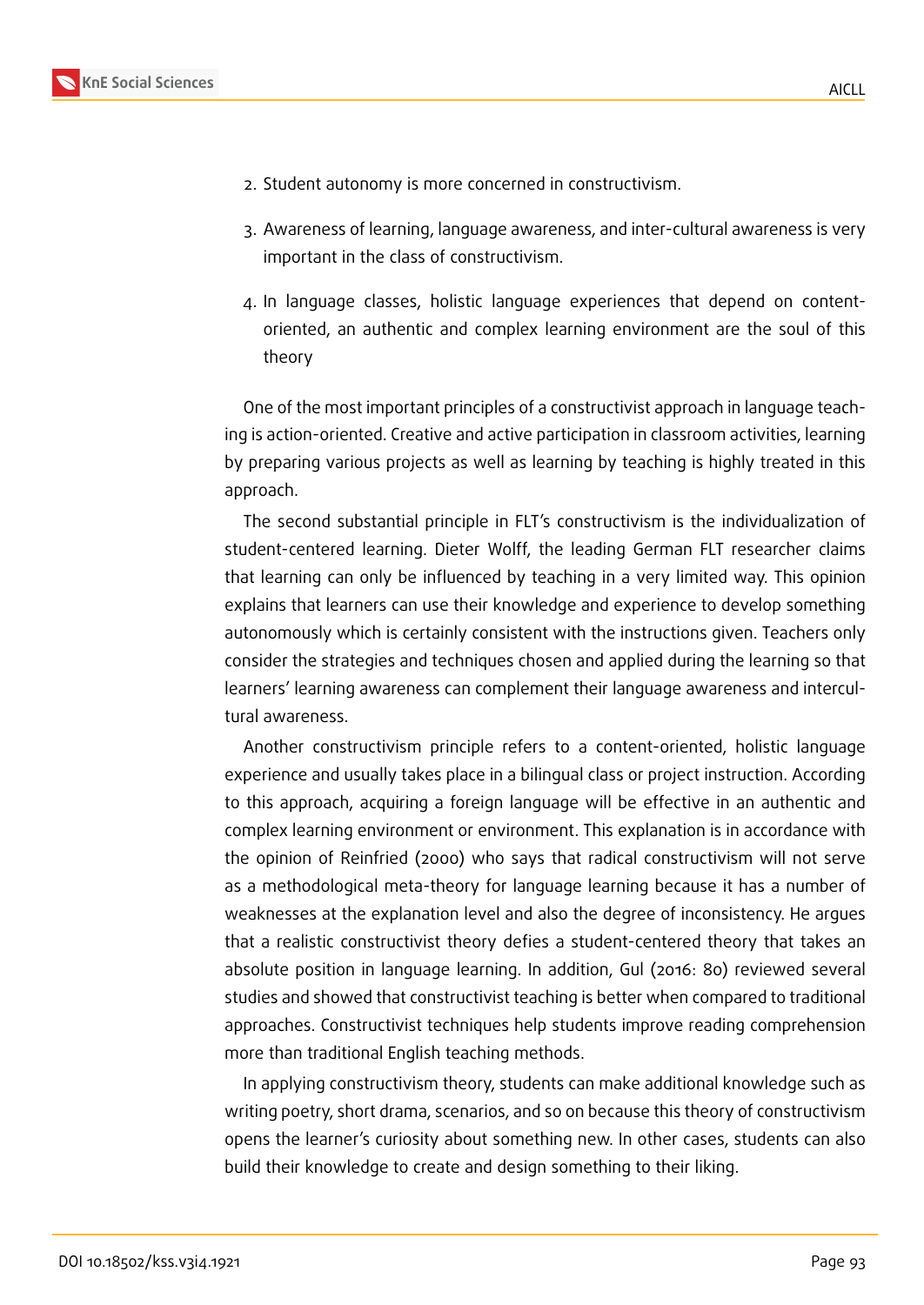

# **6. Conclusion**

Like other instructional theories, Tam (2000: 4) argues that constructivism cannot be a panacea for all instructional problems. This theory also has its own limitations and problems to apply to all learning situations so that teachers and instructors should be able to reduce their application.

Constructivism plays an important role in interpreting learning outcomes and designing environments to support learning. According to the constructivist view of learning, individuals must have a background of knowledge, experience, and interests so that they can create a unique relationship in building their knowledge.

Students and teachers play a role in facilitating and producing knowledge. Students are encouraged to broaden their own understanding and explain their own perspectives so that they are responsible for what they do.

## **References**

- [1] Aljohani, M. (2017). *Principles of "Constructivism" in Foreign Language Teaching.* Journal of Literature and Art Studies, January 2017, Vol. 7, No. 1, 97-107/2018.02.01
- [2] Amineh, R.J and Asl, H.D. (2015). *Review of Constructivism and Social Constructivism.* Journal of Social Sciences, Literature and Languages. Vol. 1(1), pp. 9-16, 30 April, 2015/ 2018.02.01
- [3] Brooks. J.G. and Brooks, M.G. (1993). *In Search of Understanding: the Case for Constructivist Classrooms*. Alexandria, VA: American Society for Curriculum Development.
- [4] Giridharan, B. (2012). *Engendering Constructivist Learning in Tertiary Teaching.* US-China Education Review A 8 (2012) 733-739. Earlier title: US-China Education Review, ISSN 1548-6613/2018.02.01
- [5] Jia, Qiong. (2010). A Brief Study on the Implication of Constructivism Teaching Theory*. International Education Studies Vol 3, No 2, ISSN 1913-9020 (Print), ISSN 1913- 9039 (Online)*
- [6] Korpershoek. et.al. (2014). *Effective classroom management strategies and classroom management programs for educational practice.* Rijksuniversiteit, Grote Rozenstraat 3, 9712 TG Groningen
- [7] Kothari, C. R. (2004). *Research Methodology: Methods and Techniques*, (Second Edition), New Age International Publishers.
- [8] Marlowe, et.al. (2014). *Sustaining Change Through Inquiry-Based Professional Development.* International Academic Conference, Istanbul ISBN 978-80-87927-00-7,